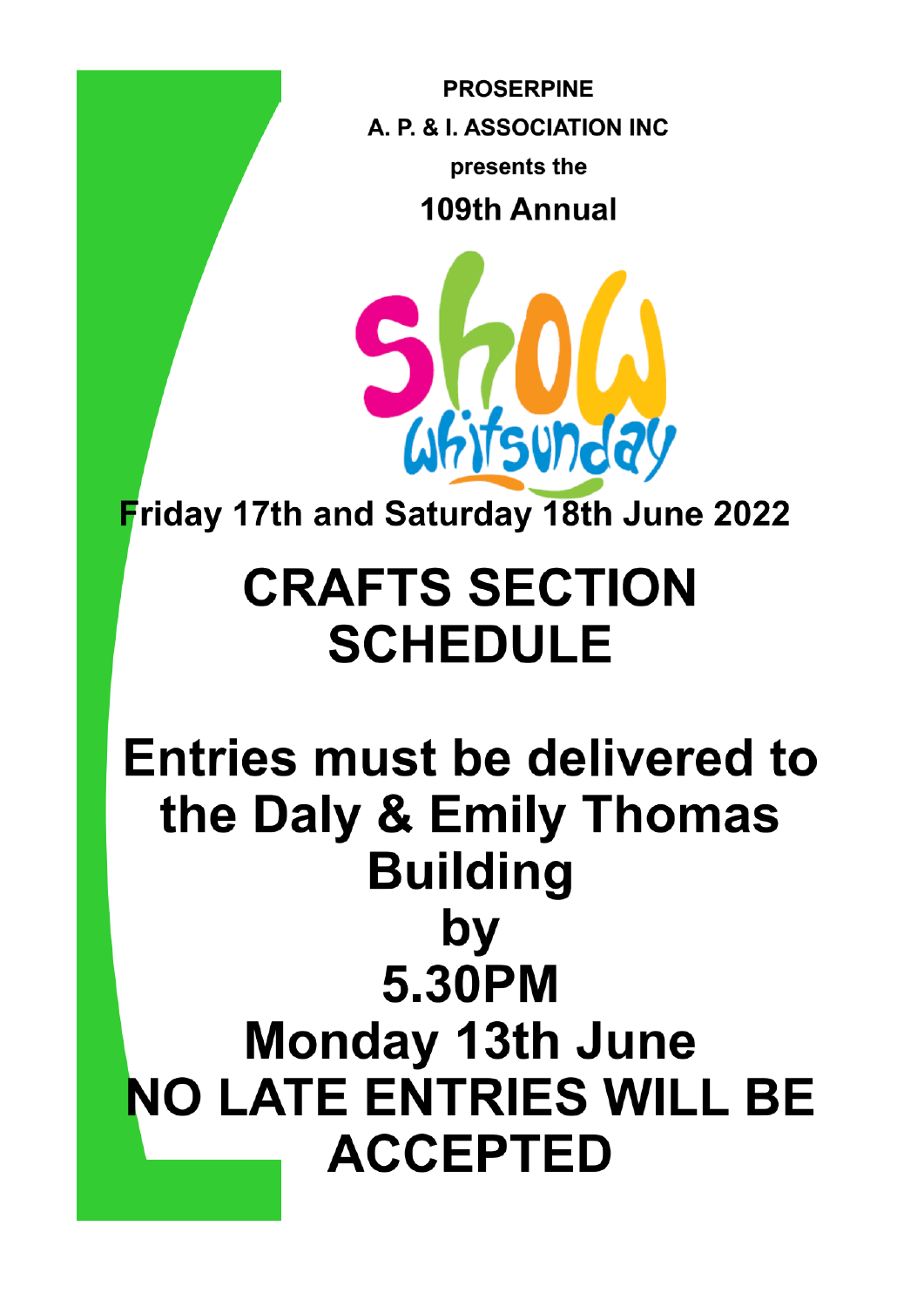## **COVID SAFE REQUIREMENTS PLEASE READ CAREFULLY**

### **If you have any questions, please contact Sue on 0458451126 or email reception@showwhitsunday.com.au**

• **All exhibitors and travelling companions must purchase exhibitor entry tickets online if you are not a member of the Proserpine Agricultural, Pastoral & Industrial Assoc. Inc.**

**They can be purchased at , or purchased from the show office before close of business MONDAY 13th June 2022. A list of opening times for the show office is below.**

**\* All exhibitors must QR Code in at the entrance to the showgrounds.**

- **If you are staying at the grounds for more than one day, you must QR Code in each day. (QR Codes will be set up around the showgrounds for your convenience)**
- **All exhibitors and travelling companions must maintain a 1.5 metre distance from other persons at all times. If you cannot do so, please wear a mask.**
- **Hand Sanitiser will be available at the entrance to the Daly & Emily Thomas building and around the grounds.**
- **Camping fees must be paid and a camping permit must be displayed n your vehicle at all times.**
- **Exhibitors, show officials and approved persons ONLY will be allowed to stay at the showgrounds from Thursday 16th June to Sunday 19th June. There will be no camping available for travellers.**

**The committee of the Proserpine A P & I Assoc has done an incredible amount of work and gone to a great deal of extra effort and expense to run a safe and successful show in 2022, and we thank you for your co-operation.**

**SHOW OFFICE OPENING HOURS - 9am to 5pm**

**Monday 6th June Wednesday 8th June Friday 10th June Monday 13th June Tuesday 14th June Wednesday 15th June Thursday 16th June**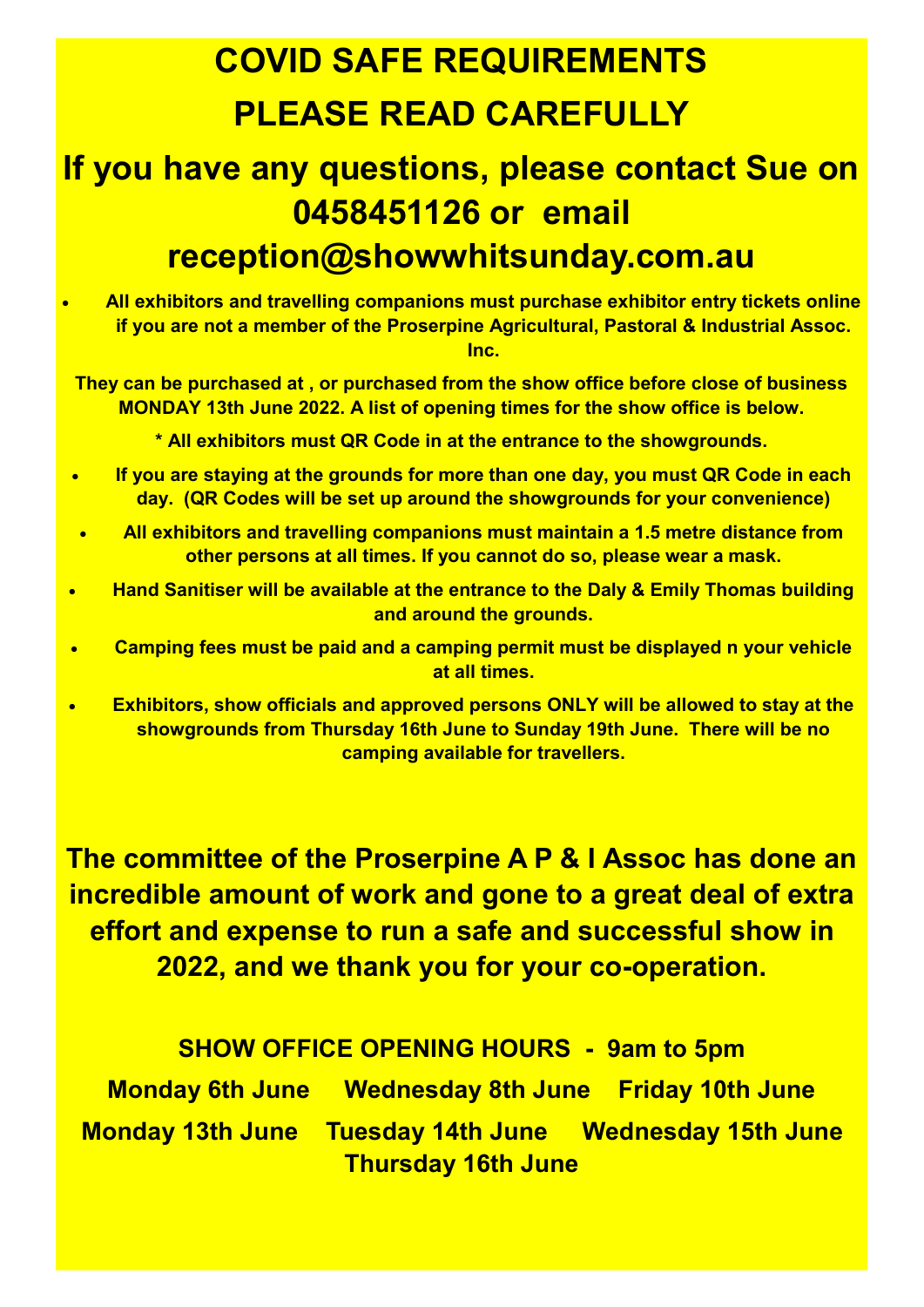#### **ENTRIES CLOSE FOR THE CRAFT SECTION ON MONDAY 13TH JUNE 2022 AT 5:30 PM EXHIBITS TO BE LODGED AT THE DALY & EMILY THOMAS PAVILION**

#### **CRAFT CONDITIONS OF ENTRY**

• **All entries are to be the work of the exhibitor**

- **Articles that have PREVIOUSLY won at any Show Whitsunday shows are ineligible**
	- **The steward and/or judges retain the right to alter the class of an exhibit if it is entered correctly**
- **The judge retains the right to award none of the prizes listed if quality and/or quantity is inadequate**

#### **OPEN CLASSES**

#### **ENTRY FEE: \$2.00**

**MAXIMUM FEES FOR THIS SECTION: \$12.00 PRIZE MONEY: FIRST - \$7.00 SECOND - \$3.00**

#### **OPEN CLASSES CLASSES 1 TO 17**

- **1. WOOD WORK**
- **2. METAL WORK**
- **3. LATHEWORK**
- **4. WOODEN TOYS**
- **5. FOLK ART**
- **6A. MOSAICS GLASS** {NO LARGER THAN 20" X 20" IN DIAMETER}
- **6B. MOSAICS CERAMICS** {NO LARGER THAN 20" X 20" IN DIAMETER}
- **6C. MOSAICS MIXED MEDIUM**  {NO LARGER THAN 20" X 20" IN DIAMETER}
- **7A**. **MACRAME - POT HANGERS**
- **7B. MACRAME - ANY OTHER ITEMS**
- **8. DECOUPAGE**
- **9. PAPER TOLE**
- **10. SCRAPBOOKING**
	- **{**ONE PAGE NO DOUBLE PAGES} {PAGES TO BE PRESENTED IN A PLASTIC SLEEVE} {LIMITED TO 3 PER ENTRY}
- **11. BEYOND THE PAGE** {USING SCRAPBOOKING TECHNIQUES TO CREATE BOOKS, JOURNALS, BOXES ETC}
- **12A. CARD MAKING CONSTRUCTION - 3D EFFECT, PAPER TOLE, PUNCHWORK QUILLING, IRIS/TEABAG FOLDING**

{LIMITED TO 3 CARDS PRESENTED IN CELLOPHANE BAGS}

- **12B. THREADWORK - SPIRELLA, STITCHING, CROSS STITCH**  {LIMITED TO 3 CARDS PRESENTED IN CELLOPHANE BAGS}
- **12C. GENERAL - STAMPING, STICKERS, COLOURING**  {LIMITED TO 3 CARDS PRESENTED IN CELLOPHANE BAGS}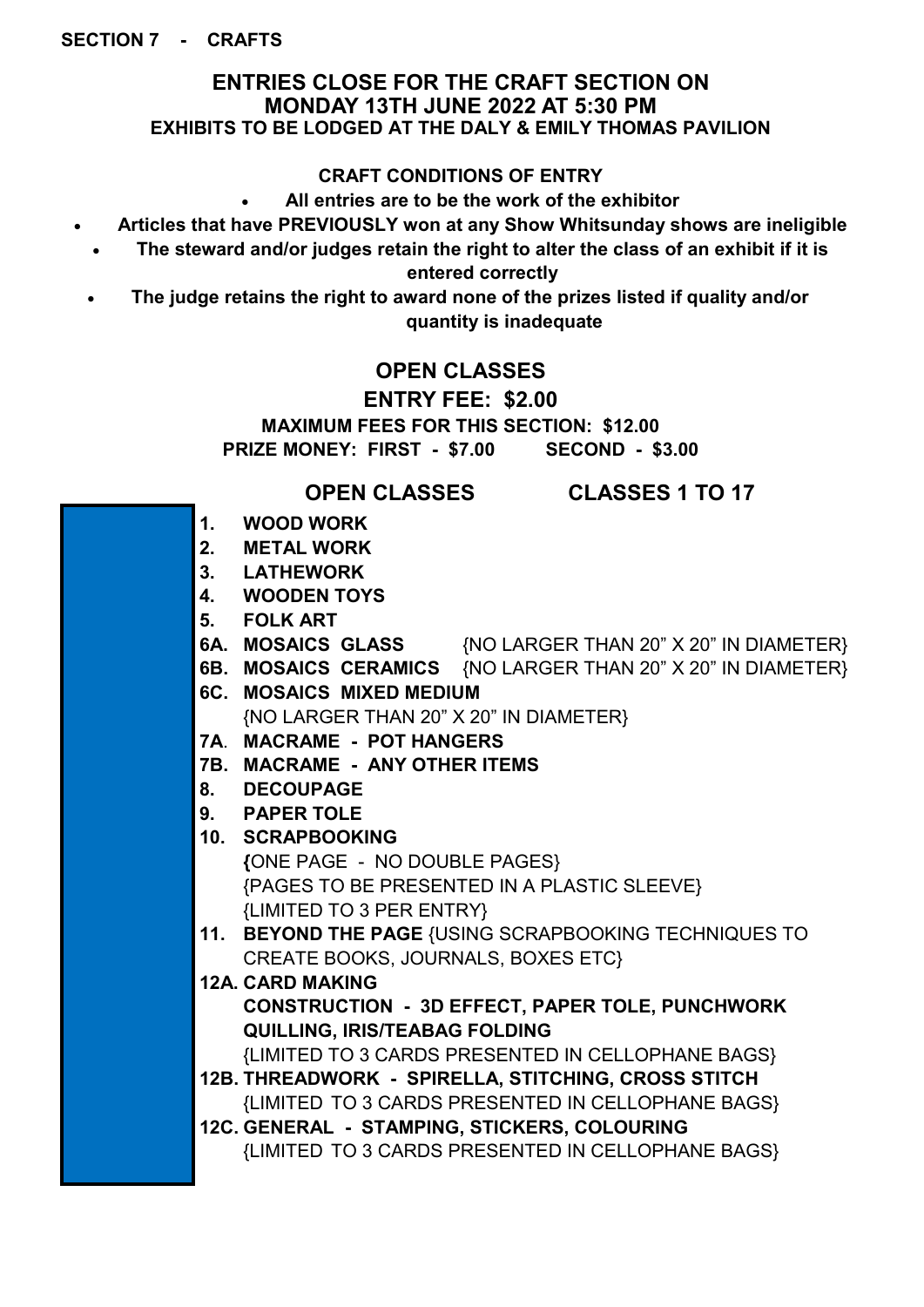| <b>OPEN CLASSES CONTINUED</b> |  |
|-------------------------------|--|
|-------------------------------|--|

**13. RECYCLED ITEM**

**14. ANY OTHER CRAFT NOT MENTIONED**

**15. ARTICLE MADE BY EXHIBITOR OVER 80 YEARS OF AGE**

**16. ITEM MADE WITH RECYCLED WOOD**

**17A. GLASS WORK - LEAD LIGHTING**

**17B. GLASS WORK - SLUMP GLASS**

**17C. GLASS WORK - FUSED GLASS**

**18A. DIAMOND DOTS - FRAMED**

**18B. DIAMOND DOTS - UNFRAMED**

#### **SASH**

#### **CHAMPION OPEN CLASS CRAFT EXHIBIT OF SHOW**

**JUNIOR CLASSES** 

#### **ENTRY FEE: \$1.00 MAXIMUM FEES FOR THIS SECTION: \$6.00**

**PRIZE MONEY: FIRST - \$5.00 SECOND - \$3.00**

**JUNIOR CLASSES {Classes 18 to 54}**

#### **JUNIOR {17 YRS & UNDER}**

**19. PAPER TOLE**

**20. MOSAICS** { NO LARGER THAN 20" X 20" IN DIAMETER}

**21. MASKS (ANY MEDIUM)**

**22. SCRAPBOOKING**

{ONE PAGE - NO DOUBLE PAGES} {PAGES TO BE PRESENTED IN A PLASTIC SLEEVE} {LIMITED TO 3 PER ENTRY}

**23. BEYOND THE PAGE**

{USING SCRAPBOOKING TECHNIQUES TO CREATE BOOKS, JOURNALS, BOXES ETC}

**24. CARD MAKING** 

{LIMITED TO 3 CARDS PRESENTED IN CELLOPHANE BAGS}

**25. RECYCLED ITEM**

**26. WOOD CRAFT**

- **27. METAL CRAFT**
- **28. ANY OTHER CRAFT NOT MENTIONED**

**29. MACRAME**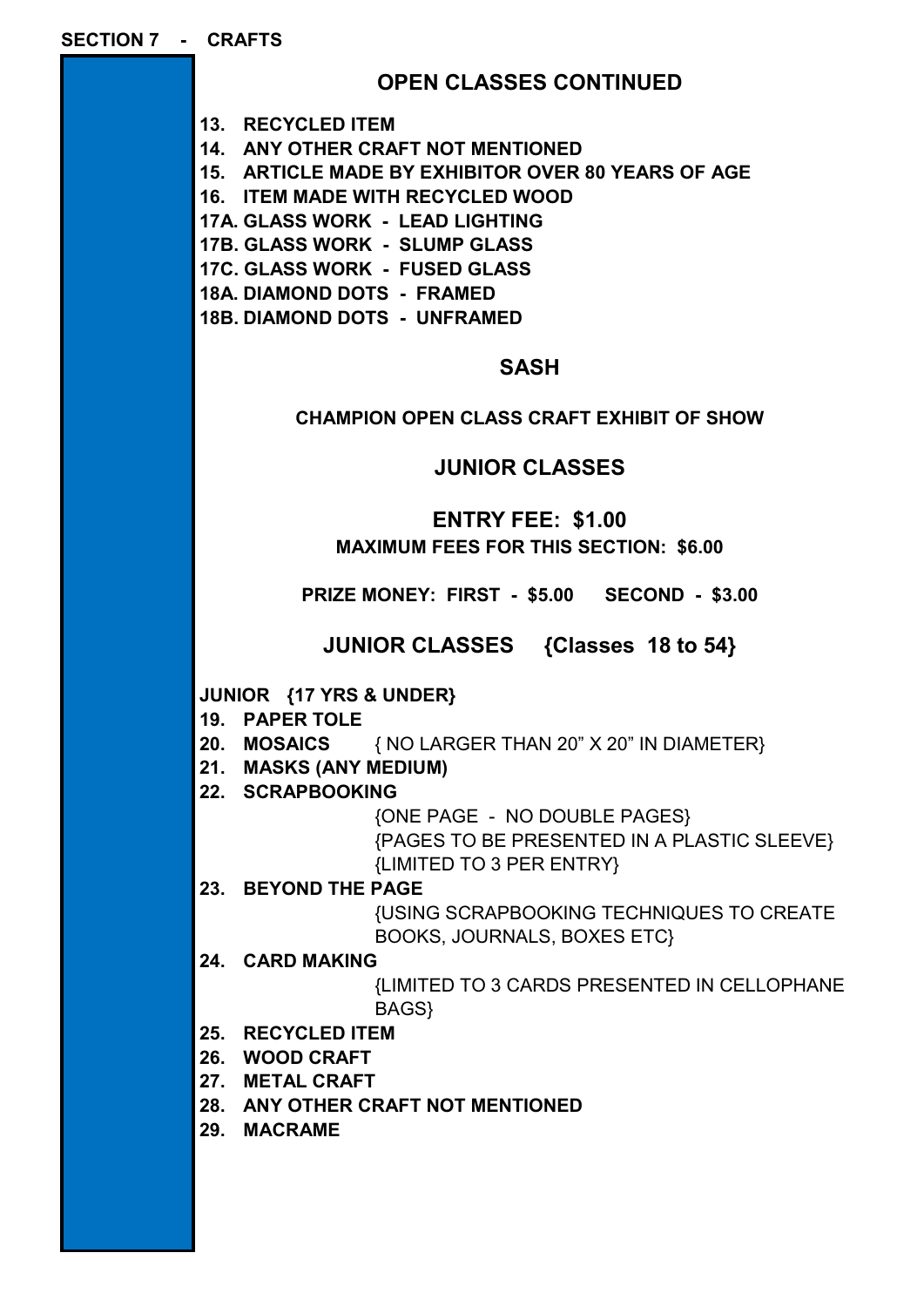### **JUNIOR CLASSES CONTINUED**

|             |                                             | JUNIOR {12 YEARS AND UNDER}                            |  |  |  |
|-------------|---------------------------------------------|--------------------------------------------------------|--|--|--|
|             | 30. PAPER TOLE                              |                                                        |  |  |  |
|             |                                             | 31. MOSAICS { NO LARGER THAN 20" X 20" IN DIAMETER}    |  |  |  |
|             | 32. MASKS (ANY MEDIUM)                      |                                                        |  |  |  |
|             |                                             | 33. COLLAGE (ANY WORK USING GLUE, INCLUDING PAPER,     |  |  |  |
|             |                                             | CLOTH, BARK OR OTHER MATERIALS)                        |  |  |  |
|             | 34. SCRAPBOOKING                            |                                                        |  |  |  |
|             |                                             | {ONE PAGE - NO DOUBLE PAGES} {LIMITED TO 3 PER ENTRY}  |  |  |  |
|             | {PAGES TO BE PRESENTED IN A PLASTIC SLEEVE} |                                                        |  |  |  |
|             | 35. BEYOND THE PAGE                         |                                                        |  |  |  |
|             |                                             | <b>{USING SCRAPBOOKING TECHNIQUES TO CREATE BOOKS,</b> |  |  |  |
|             | <b>JOURNALS, BOXES ETC}</b>                 |                                                        |  |  |  |
|             | 36. CARD MAKING                             |                                                        |  |  |  |
|             |                                             | {LIMITED TO 3 CARDS PRESENTED IN CELLOPHANE BAGS}      |  |  |  |
|             | 37. BOOKMARKS                               |                                                        |  |  |  |
|             | 38. RECYCLED ITEM                           |                                                        |  |  |  |
|             | 39. WOOD CRAFT                              |                                                        |  |  |  |
|             | <b>40. METAL CRAFT</b>                      |                                                        |  |  |  |
|             |                                             | 41. ANY OTHER CRAFT NOT MENTIONED                      |  |  |  |
|             |                                             |                                                        |  |  |  |
|             |                                             | <b>JUNIOR {8 YEARS AND UNDER}</b>                      |  |  |  |
|             | <b>42. PAPER TOLE</b>                       |                                                        |  |  |  |
|             |                                             | 43. MOSAICS { NO LARGER THAN 20" X 20" IN DIAMETER}    |  |  |  |
|             | 44. MASKS                                   | (ANY MEDIUM)                                           |  |  |  |
|             |                                             | 45. PUPPETS (ANY MEDIUM)                               |  |  |  |
|             | <b>46. PADDLE POP STICKS</b>                |                                                        |  |  |  |
|             | <b>47. BOOKMARKS</b>                        |                                                        |  |  |  |
|             |                                             | 48. PAPER CRAFT (HAND MADE PAPER, BOOKS, BOXES)        |  |  |  |
|             | 49. COLLAGE                                 | (ANY WORK USING GLUE, INCLUDING PAPER,                 |  |  |  |
|             |                                             | CLOTH, BARK OR OTHER MATERIALS)                        |  |  |  |
|             | 50. SCRAPBOOKING                            |                                                        |  |  |  |
|             |                                             | {ONE PAGE - NO DOUBLE PAGES}                           |  |  |  |
|             |                                             | {PAGES TO BE PRESENTED IN A PLASTIC SLEEVE}            |  |  |  |
|             | {LIMITED TO 3 PER ENTRY}                    |                                                        |  |  |  |
|             | 51. CARD MAKING                             |                                                        |  |  |  |
|             |                                             | {LIMITED TO 3 CARDS PRESENTED IN CELLOPHANE BAGS}      |  |  |  |
|             | 52. RECYCLED ITEMS                          |                                                        |  |  |  |
|             | 53. WOOD CRAFT                              |                                                        |  |  |  |
|             | 54. METAL CRAFT                             |                                                        |  |  |  |
|             | 55. ANY OTHER CRAFT NOT MENTIONED           |                                                        |  |  |  |
|             | 56A. DIAMOND DOTS - FRAMED                  |                                                        |  |  |  |
|             |                                             | <b>56B. DIAMOND DOTS - UNFRAMED</b>                    |  |  |  |
|             |                                             |                                                        |  |  |  |
| <b>SASH</b> |                                             |                                                        |  |  |  |

**CHAMPION JUNIOR CRAFT EXHIBIT OF SHOW**